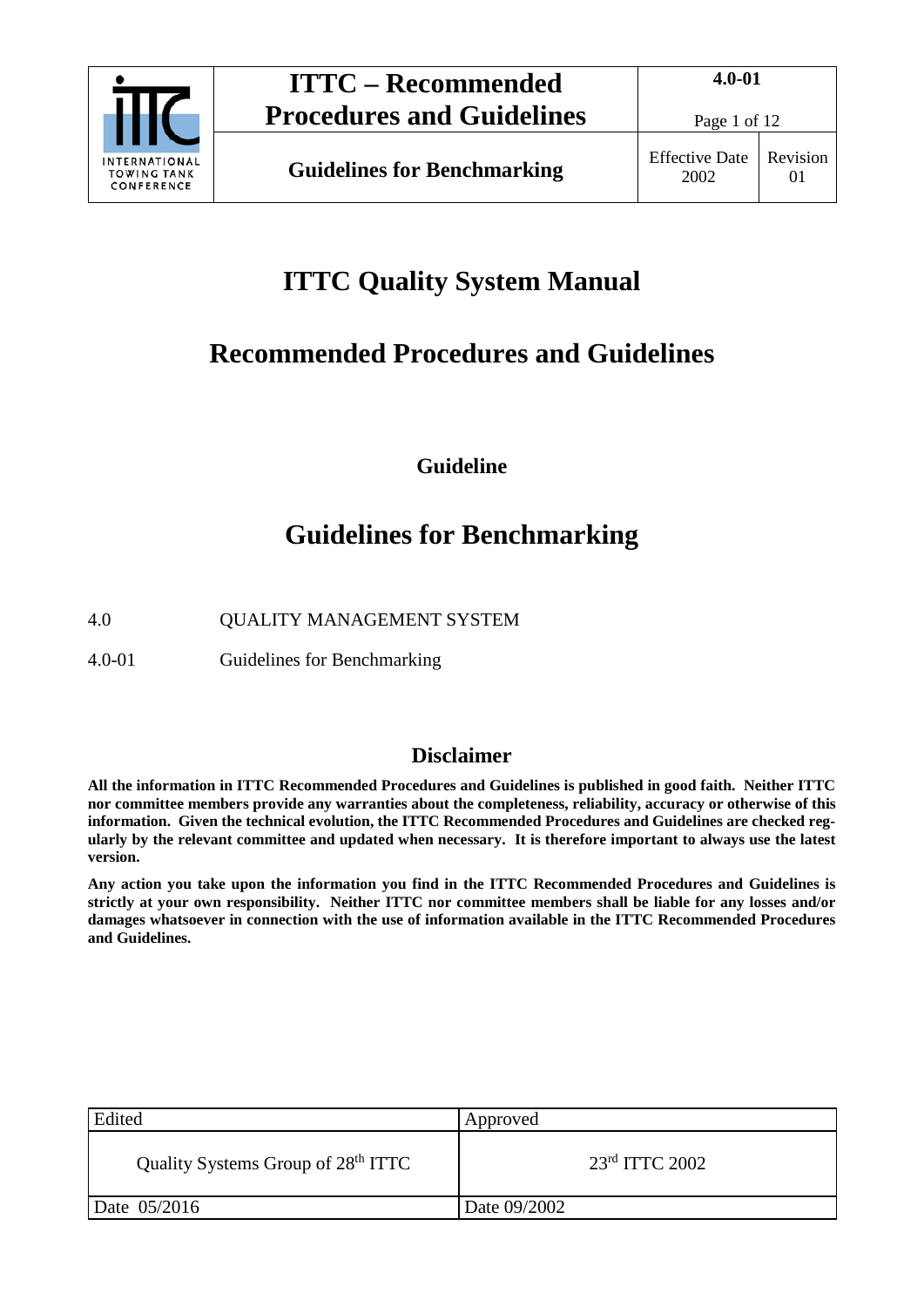

**Guidelines for Benchmarking** Effective Date

## **Table of Contents**

- **1. [PURPOSE OF THE PROCEDURE....3](#page-2-0)**
- **2. INTRODUCTION [.................................3](#page-2-1)**
- **3. [DEFINITION OF BENCHMARKING](#page-2-2) [.................................................................3](#page-2-2)**
- **4. [TYPES OF BENCHMARKING](#page-2-3) ..........3**
- **5. [PURPOSE OF BENCHMARKING](#page-2-4) ....3**
- **6. [THE BENCHMARKING PROCESS..4](#page-3-0)**
	- **6.1 [Success Factors for Benchmarking..4](#page-3-1)**
	- **6.2 [Benchmarking Procedure](#page-3-2) .................4** 6.2.1 [Planning........................................5](#page-4-0)

|  | 7. CONSEQUENCES FOR THE                                       |  |
|--|---------------------------------------------------------------|--|
|  | APPENDIX A. BENCHMARKING                                      |  |
|  | APPENDIX B. CHECKLIST FOR<br><b>BENCHMARKING ACTIVITIES11</b> |  |
|  | APPENDIX C. CHECKLIST FOR                                     |  |

**[PROCESS MAPPING](#page-11-0) ........................12**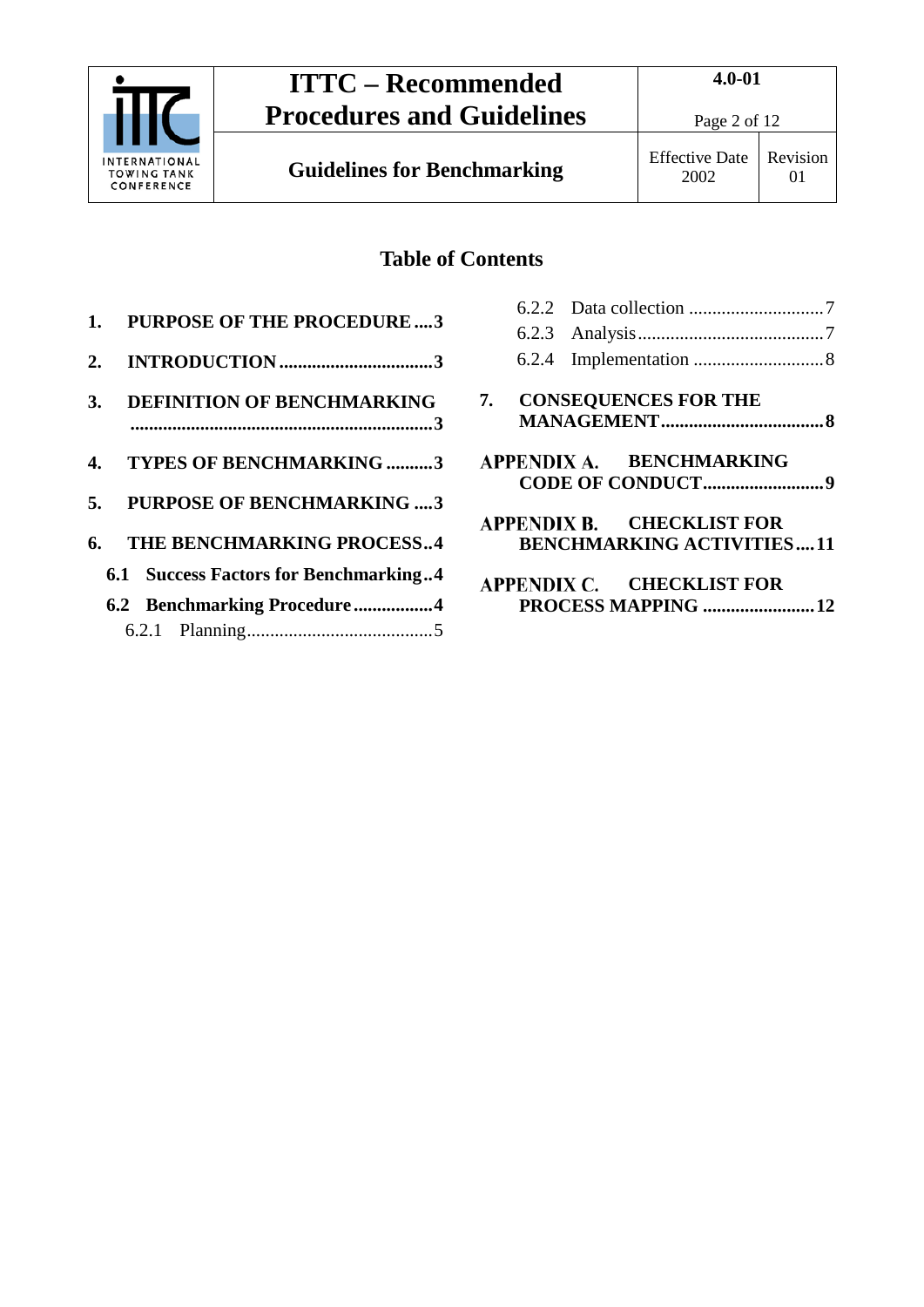

**Guidelines for Benchmarking** Effective Date

### **Guidelines for Benchmarking**

#### <span id="page-2-0"></span>**1. PURPOSE OF THE PROCEDURE**

To illustrate basic understanding of benchmarking activity, explain the processes of benchmarking, and list the common rules to be kept by participating organisations during the benchmarking activity.

#### <span id="page-2-1"></span>**2. INTRODUCTION**

As far as ITTC is concerned several benchmark tests have been performed, aimed to compare processes of relevance to our community. Since the purpose of the benchmark tests is normally restricted to find means to improve our collective knowledge or performance standard, the ITTC procedure on benchmarking is focused on the technical and scientific side of benchmarking, disregarding the logistic and economic aspects of our business.

A benchmark test always represents an opportunity to learn something; for this reason, and in order to maximise the probability of success of the benchmark, it is important that participating partners approach the exercise with a positive attitude and not only because they are forced by their company do so.

A benchmark test should be carried out using one's best capabilities and a great dedication in order to provide guidance for best practice. Results obtained with poor dedication or attention could offset the outcome of the comparison and lead to a waste of time and money.

#### <span id="page-2-2"></span>**3. DEFINITION OF BENCHMARKING**

Benchmarking is the process of comparing something with something comparable.

Benchmarking is the process of comparing different methods, procedures, physical models meant for obtaining the same goal in order to achieve a better standard of performance

### <span id="page-2-3"></span>**4. TYPES OF BENCHMARKING**

Three relevant types of benchmarking can be defined:

- *Internal benchmarking* is a comparison between processes carried out within one organisation.
- *Collaborative Benchmarking*: in the collaborative method, entities study each other and work together to improve.
- *Process* ( or *Generic*) *benchmarking:* the comparison of own processes against the best processes around, regardless of industry.

#### <span id="page-2-4"></span>**5. PURPOSE OF BENCHMARKING**

Benchmarking is not simply a process of data collection and analysis, used to rank different levels of performance (for example of different member organisations), nor is it a process of sharing ideas and practices with others working in the same field. Data collection, comparison and sharing information are elements of the benchmarking process. However, rigorous benchmarking is a much more comprehensive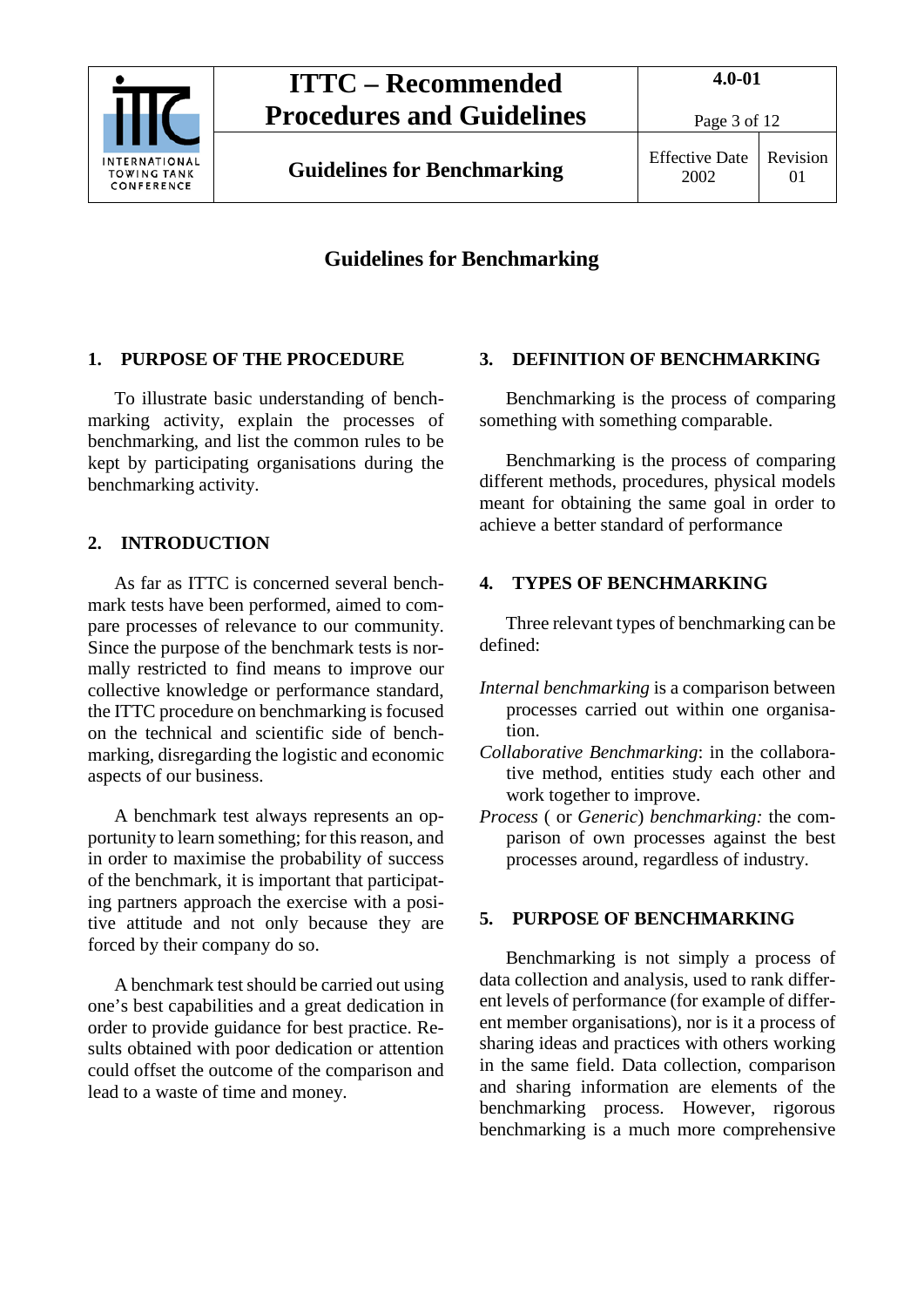

process which is motivated by a desire to improve and which leads to the implementation of changes.

#### <span id="page-3-0"></span>**6. THE BENCHMARKING PROCESS**

The willingness and commitment of all participants in a benchmarking exercise is essential as benchmarking is not an easy or quick process that brings immediate results. Participants must have full understanding of the requirements of the process and a willingness to improve in order to enable the process to work successfully.

It is important for those involved in benchmarking to understand fully the main principles and the aim of the process. These principles remain the same regardless of the sector in which benchmarking is applied.

#### <span id="page-3-1"></span>**6.1 Success Factors for Benchmarking**

The following list of key success factors is based primarily on papers of Ken Watling (HM Customs and Excise) and Paul Leonard (Paul Leonard Consultancy). (Source: Recommendations to DG TREN, European Commission, Resulting from BEST Conference 1:'The State of the Art of Benchmarking in all Sectors', October 2000).

- Clear objectives: the objectives of the benchmarking exercise must be clearly defined from the start. Emphasis should be given to achievable and practical outputs. A clear set of objectives will assist the identification of the topic to be benchmarked.
- Choice of topic: the topic or area to be benchmarked must be clearly defined and must be directly relevant to the objectives of the organisation.
- Good communication flows: good communication between those carrying out the benchmarking exercise is essential to ensure its success. It is also important to keep all management and staff involved in the process, wherever possible, and informed of the progress made. This will ensure comprehensive support for and commitment to the process.
- Planning and recording: careful planning is required to ensure that the timescale of the exercise is manageable (not too long or too short), that the exercise is integrated with the organisation's working culture and its other improvement initiatives, and that the results are accurately recorded in sufficient detail to support recommendations.
- Credible recommendations: the benchmarking process must be rigorous and fact-based in order to ensure the credibility of the recommendations produced. Shortcuts in the process undermine the validity of the findings. Recommendations should be practical and take into account other initiatives and strategies.
- Training: those undertaking the benchmarking exercise must be properly trained in the benchmarking process and have the stamina and enthusiasm necessary to ensure that the (often substantial amount of) work required is carried out.
- Management Support: commitment and active support from senior management are necessary to ensure that adequate resources (human and financial) are provided to carry out the benchmarking exercise and that recommendations are implemented.

#### <span id="page-3-2"></span>**6.2 Benchmarking Procedure**

Application of benchmarking involves four basic phases. Firstly, a careful planning is required, which implies understanding in detail the targeted process. The second phase consists in collecting the required data. The third phase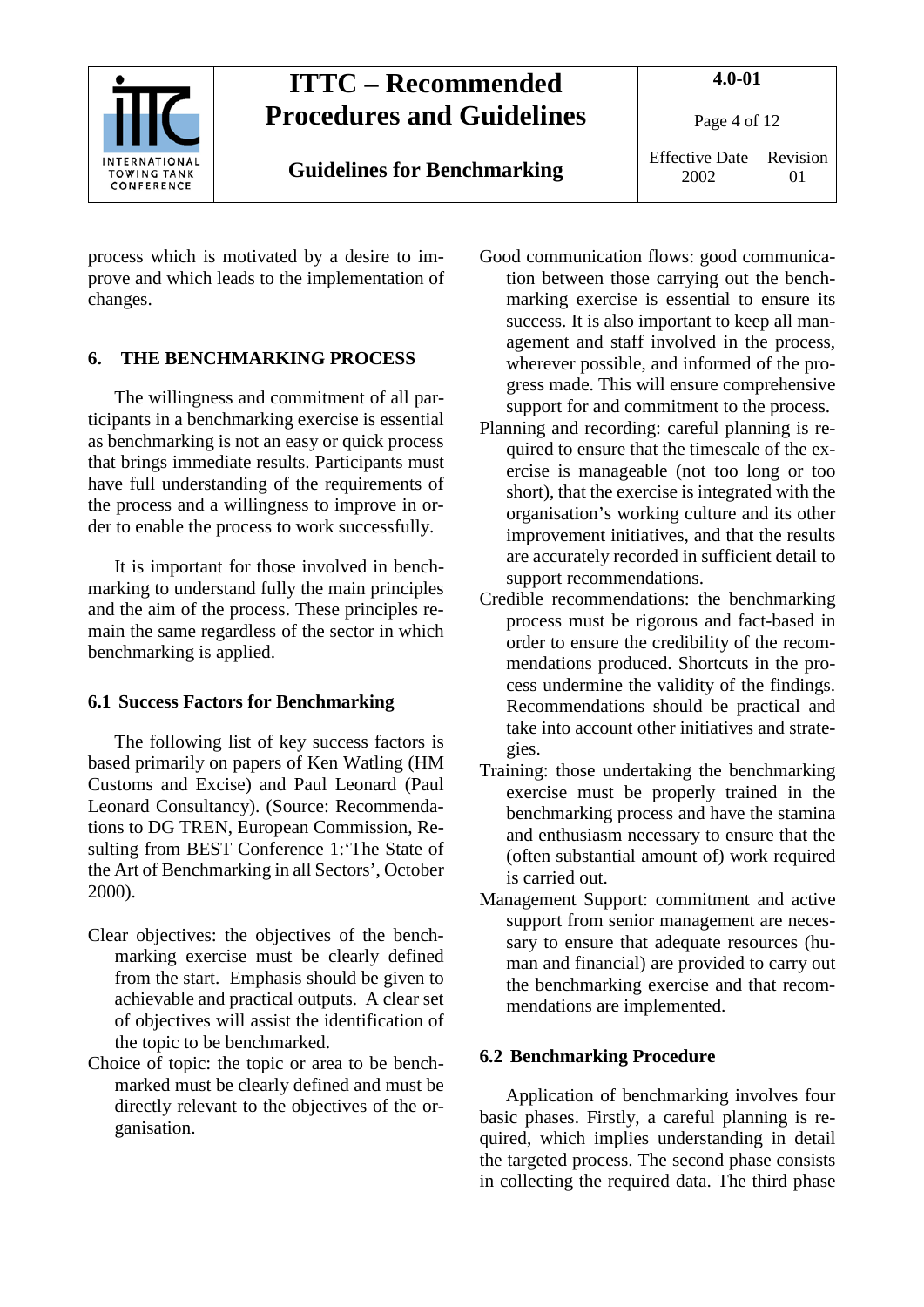

resides in the analysis of the processes of participants and in the comparison of performances. The final phase comprehends the implementation of the actions necessary to close the performance gap.

In the following table a breakdown of the benchmarking process is illustrated together with the correspondence with W. E. Deming's Cycle of Improvement (Plan - Do - Check - Act) known also as the PDCA cycle.

| <b>PHASE</b>    | <b>STEP</b>                                     | <b>PDCA</b>  |  |  |
|-----------------|-------------------------------------------------|--------------|--|--|
|                 | Determine what to benchmark                     |              |  |  |
|                 | State motive and purpose of the benchmarking    |              |  |  |
|                 | Agree a benchmarking partnership<br>3.          |              |  |  |
| Planning        | Identify key performance variables<br>4.        | <b>PLAN</b>  |  |  |
|                 | Identify the benchmarking team<br>5.            |              |  |  |
|                 | Determine data collection method<br>6.          |              |  |  |
|                 | Establish the format of the data exchange       |              |  |  |
| Data collection | 8. Collect data                                 | DO           |  |  |
|                 | 9. Identify the deviations                      |              |  |  |
| Analysis        | 10. Identify the causes for the deviations      | <b>CHECK</b> |  |  |
|                 | 11. Communicate the findings from the analysis  |              |  |  |
| Implementation  | 12. Establish goals for the improvements<br>ACT |              |  |  |
|                 | 13. Implement the improvements in procedures    |              |  |  |

#### <span id="page-4-0"></span>6.2.1 Planning

The first step in the benchmarking process is to plan. Planning is the most important of all the benchmarking phases. Thorough planning builds the foundation for an effective benchmarking study that produces good results. During this phase a clear understanding of the process must be assured. Key measures, and definitions have to be established and clearly documented. Furthermore, it must be decided what kind of data is needed, how data will be collected and how they will be evaluated.

Additionally all members of the Benchmarking Team have to be identified. Due care should be focused on assembling a team with the right mix of skills, especially valuable are those with experience in the process being studied. It is of great importance that the Benchmarking Team gets an adequate training before it starts to work.

A key step in the planning phase is process documentation, (e.g. flow charts, process maps, etc.). By means of proper documentation the Team will be allowed to understand the targeted process clearly and how it can be measured, both in their own terms or in the customer's terms.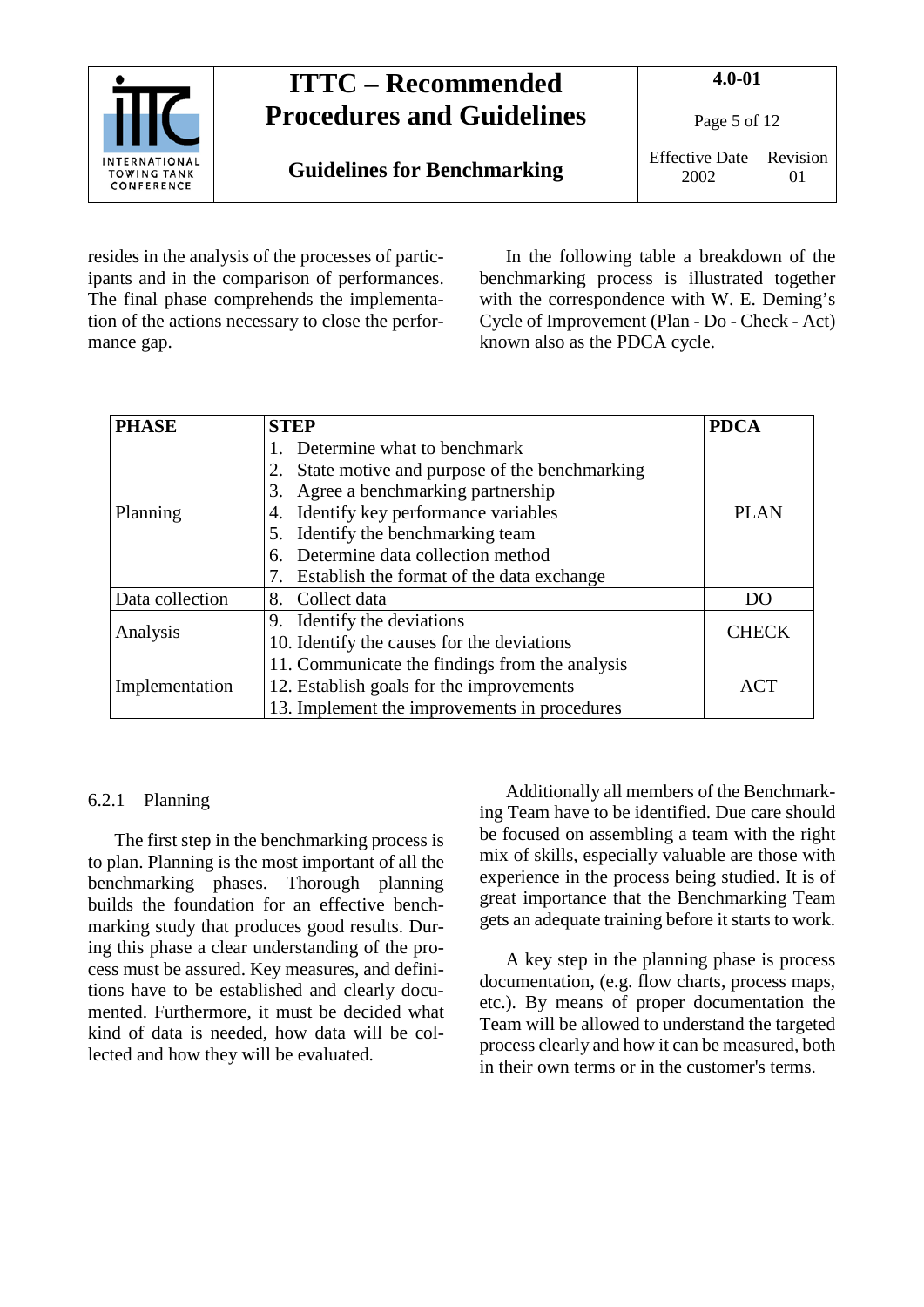

Fig 1.The Benchmarking Process

The kinds of measurements (or metrics) chosen have to be useful to compare performance among benchmark partners. If the metric chosen uses information that could be sensitive to either partner, it is not a good measure.

Possible pitfalls:

|  |                         | A poorly planned benchmarking is doomed to |  |  |
|--|-------------------------|--------------------------------------------|--|--|
|  | failure from the start. |                                            |  |  |

Too large a number of participants escalates effort and costs.

No purpose defined.

No gain for the participants.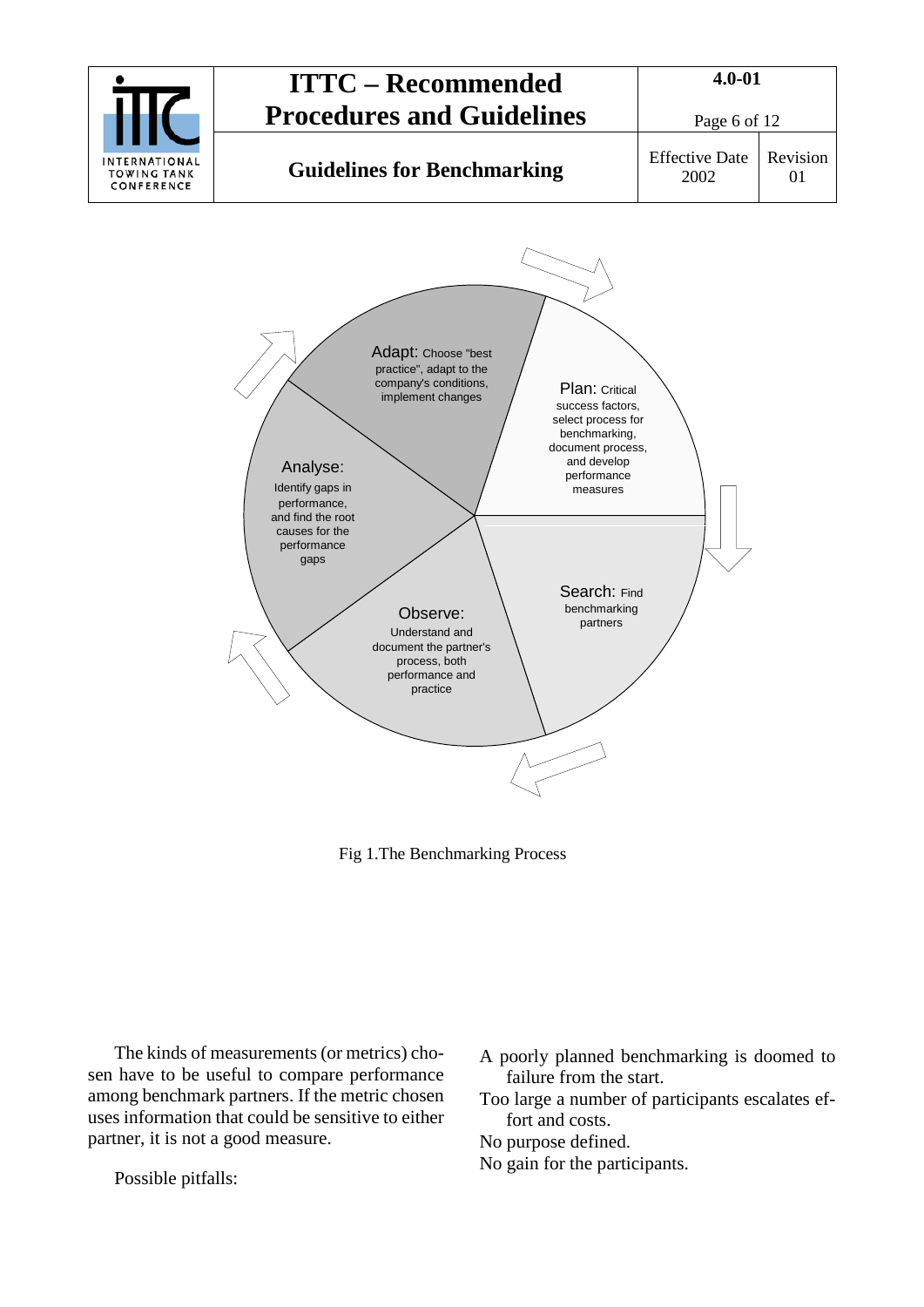

01

Too many subjects, too many parameters or non critical ones

## <span id="page-6-0"></span>6.2.2 Data collection

The data collection can be performed in several ways for instance, a questionnaire can be used or participants can be visited by the benchmarking team, a meeting can be organised .

It is good practice to mail any questionnaires in advance of a visit or of a meeting to provide the benchmarking partner enough time to prepare the data in the format requested. It is also important to specify the data at the proper aggregation level and specify the data in terms of units and intervals (Kilos of scrap per month) to make comparison easier in the analysis phase.

To save embarrassment, it would be helpful if the Benchmarking Team reviewed the principles found in a Benchmarking Code of Conduct or similar document (see Appendix A). This will ensure that benchmarking efforts are not spoiled by etiquette breaching.

There are measurement pitfalls to avoid as well. The Team needs to have uniform collection methods (same forms seeking the data in the same way).

Possible pitfalls:

Questions not directly related to the subject.

Questions which are difficult to answer even for the creator of the benchmark test, and which make a comparison at any level impossible.

## <span id="page-6-1"></span>6.2.3 Analysis

Besides the planning phase, where the foundation for a successful benchmarking study is built, the analysis phase is possibly most important and difficult. The main purpose of the analysis is to discover:

differences and inaccuracies. the root causes of discrepancies.

Analysis of the collected data usually takes several steps in order to summarise and interpret the data:

Identify the differences:

analyse the data, which indicate how well the partner compares with the other participants.

Identify the causes for the discrepancies:

Analyse practices or methods which make it possible to achieve better performance levels and the means that make it possible to perform the process according to these methods.

Analyse practices or methods which produce poor performances.

Analyse things that were not on the agenda.

It is recommended to apply quality control to information and data.

Possible pitfalls:

Analysis paralysis: make sure that the data collected is only those required for the study and they, of course, must have an explicit link to the purpose of the study. Not comparable data presentation.

Reasons for differences not identified.

Not sticking to the subject.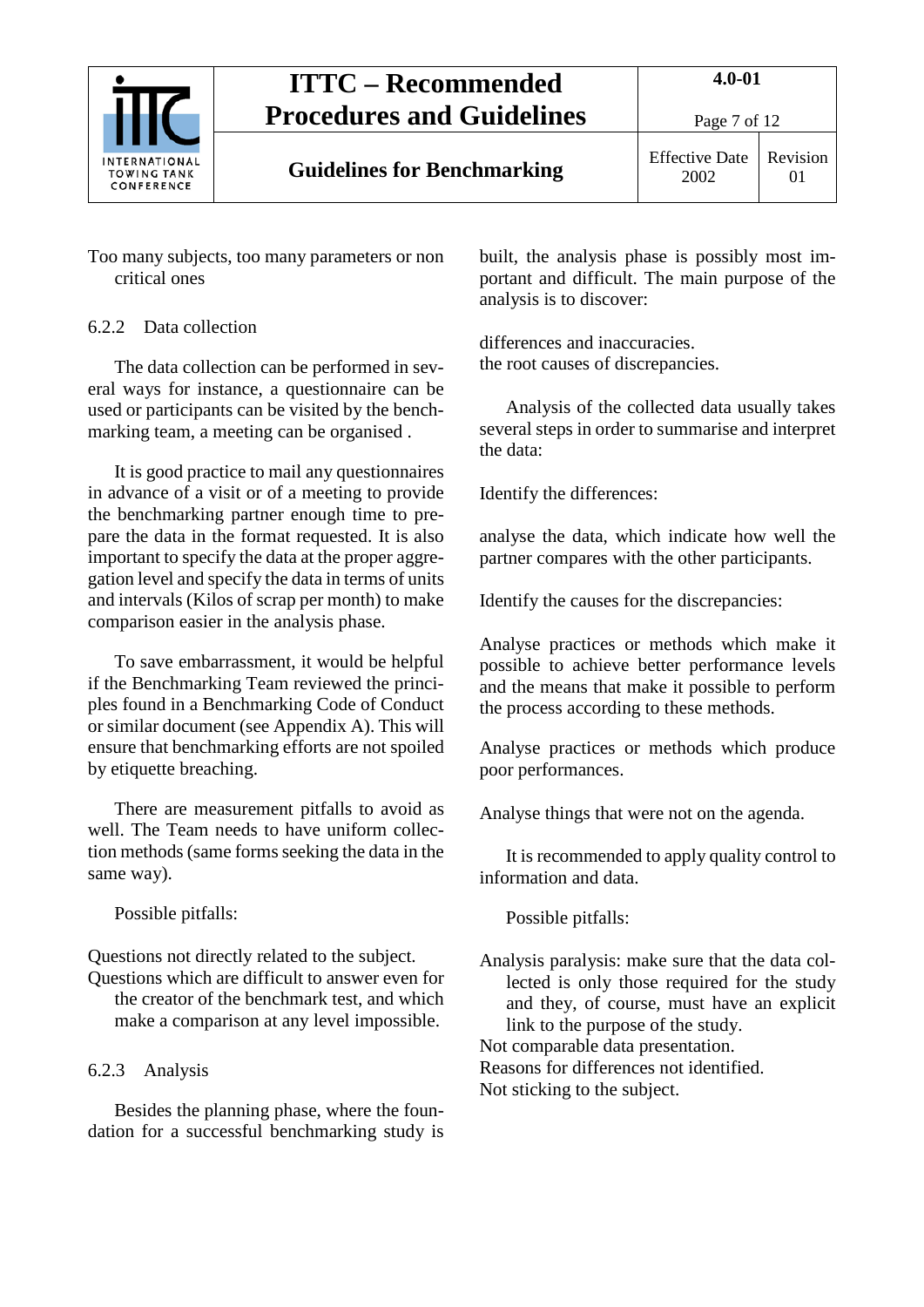

<span id="page-7-0"></span>6.2.4 Implementation

The main purpose of any benchmarking study should be to produce improvement. If this is not the result, the potential of benchmarking has not been fully utilized. The findings from the analysis should be implemented in existing or new procedures. This includes the following tasks:

- Communicate the findings from the analysis and possible causes of deviations.
- Establish goals for the improvements, e.g. suggesting that some particular procedure or technique should be adopted by the Conference.

Implement the improvements in procedures.

Close the benchmarking study with final report.

Possible pitfalls:

- Limited dissemination: the outcome of the exercise should be widely disseminated, in order to make sure that institutions that do not take part in the exercise, can also benefit from the outcome. This will also possibly motivate them to participate in future benchmarks.
- Lack of formality: if the proposed improvements are not formalised in procedures their implementation could be hampered by different interpretation by different institutions.

#### <span id="page-7-1"></span>**7. CONSEQUENCES FOR THE MAN-AGEMENT**

As a process improvement technique, benchmarking requires the same change in management framework that all improvements need. The key change management techniques used are:

Communicate the benchmark findings widely. Translate the findings to a few core principles. Work down from principles to strategies to ac-

tion plans.

Adapting the results of benchmarking can be the most difficult step. Benchmarking is about improving processes. Each process has a process "owner," and process owners and other stakeholders need to have a voice in the changes recommended. Before developing strategies, it is important to communicate with all who might be involved in the change. Choose the strategies that allow for feedback to be certain the recommendations are effective. Whatever is chosen, there should be strong linkages between the original purpose in the benchmarking plan and the strategies selected.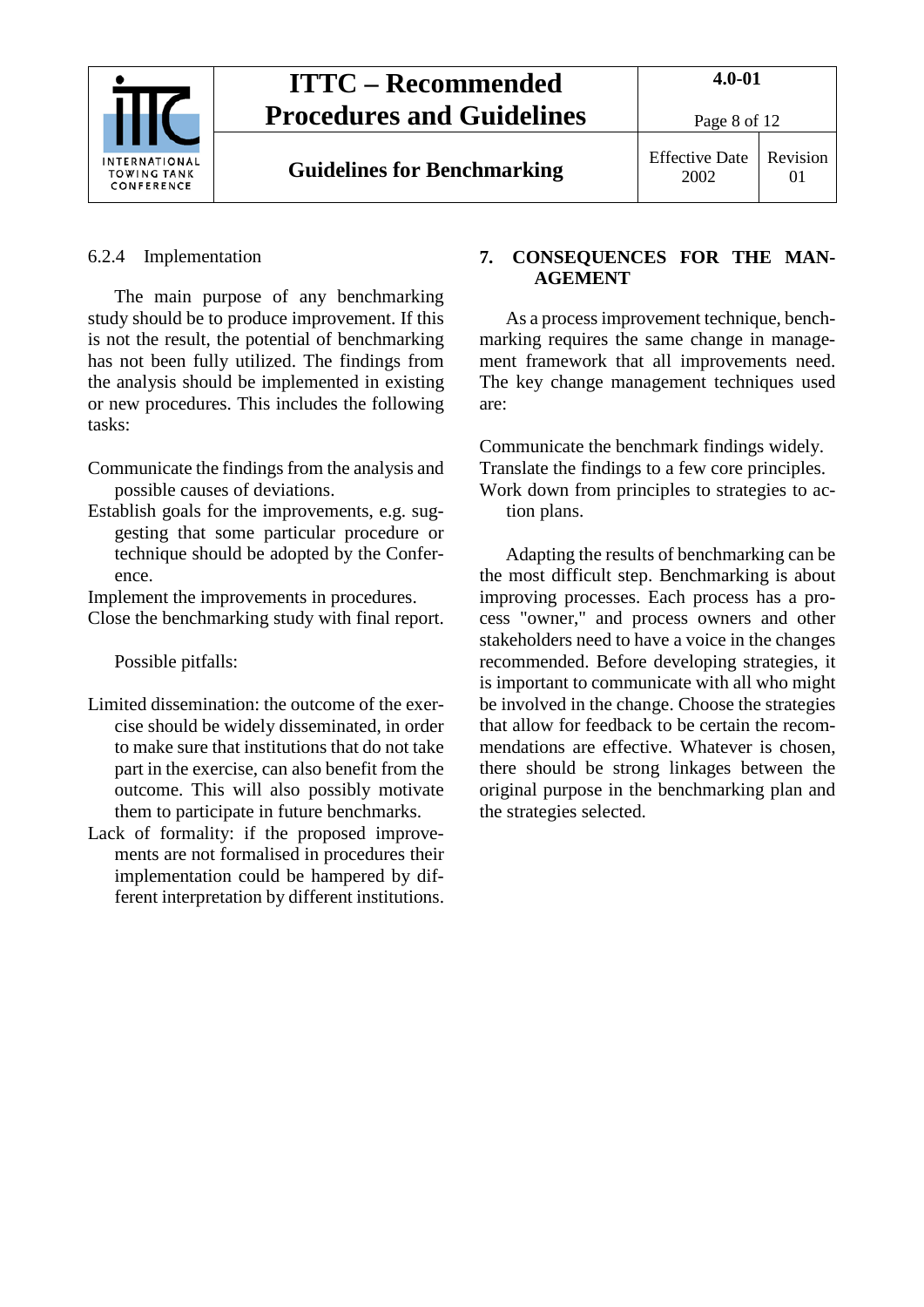

Page 9 of 12

### <span id="page-8-0"></span>Appendix A. BENCHMARKING CODE **OF CONDUCT**

This is a common Code of Conduct for benchmarking that has been adopted by the International Benchmarking Clearinghouse (a service of the American Productivity & Quality Centre) and the Strategic Planning Institute Council on Benchmarking. All individuals and organisations that are performing benchmark studies are encouraged to abide the nine principles in this Code of Conduct.

### **Principle of Legality**

- 1. If there is any question on the legality of an issue, do not do it.
- 2. Avoid discussions or actions that could lead to imply an interest in restraint of trade, market, and/or customer allocation schemes, price fixing, dealing arrangements, bid rigging, or bribery. Do not discuss costs with competitors, if costs are an element of pricing.
- 3. Refrain from the acquisition of trade secrets by any means that could be interpreted as improper, including the breach of any duty to maintain secrecy. Do not disclose or use any trade secret that may have been obtained through improper means or that was disclosed by another violation of a duty to maintain its secrecy or limit its use.
- 4. Do not, as a consultant or client, extend one benchmarking study's findings to another company without first obtaining permission from the parties of the first study.

### **Principle of Exchange**

- 1. Be willing to provide the same type and level of information that you request from your benchmarking partner.
- 2. Communicate fully and early in the relationship to clarify expectations, avoid

misunderstandings, and establish mutual interest in the benchmarking exchange.

3. Be honest and complete

### **Principle of Confidentiality**

- 1. Treat benchmarking interchange as confidential to the individuals and companies involved. Communication must not be communicated outside partnering organisations without the prior consent of the benchmarking partner who shared the information.
- 2. A company's participation in a study is confidential and should not be communicated externally without its prior permission.

### **Principle of Use**

- 1. Use information obtained through benchmarking only for purposes of formulating improvement of operations or processes within the companies participating in the benchmarking study.
- 2. The use or communication of a benchmarking partner's name with data obtained or practices observed requires the prior permission of that partner.
- 3. Do not use benchmarking as a means to market or sell.

### **Principle of First Party Contact**

- 1. Initiate benchmarking contacts, whenever possible, through a benchmarking contact designated by the partner company.
- 2. Respect the corporate culture of partner companies and work within mutually agreed upon procedures.
- 3. Obtain mutual agreement with the designated benchmarking contact on any offhand communication or responsibility to other parties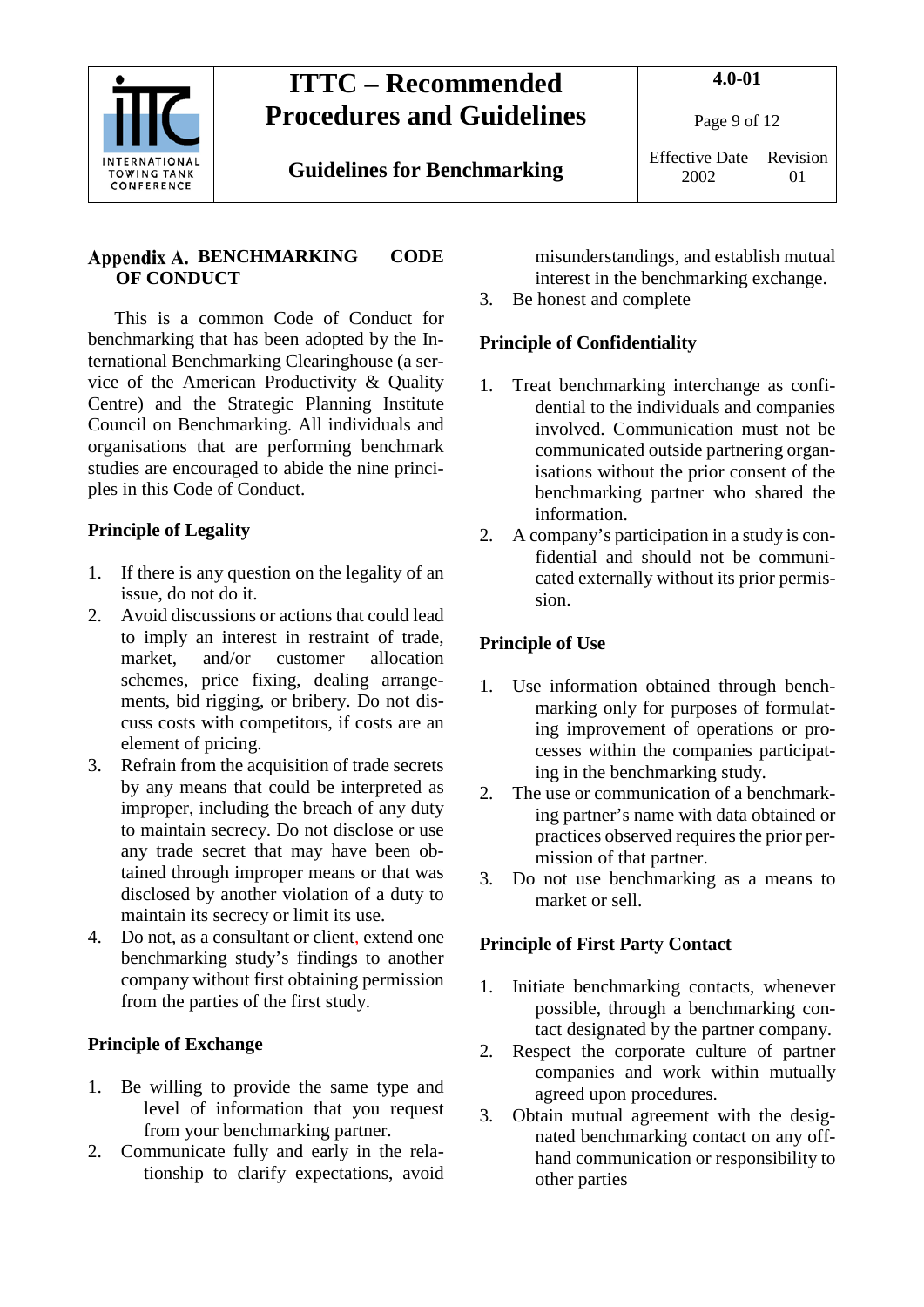

01

### **Principle of Third Party Contact**

- 1. Obtain an individual's permission before providing his or her name in response to a contact person.
- 2. Avoid communicating a contact's name in an open forum without the contact's permission.

#### **Principle of Preparation**

- 1. Demonstrate commitment in the efficiency and effectiveness of benchmarking by completing preparatory work prior to making an initial benchmarking contact and following a benchmarking process.
- 2. Make the most of your benchmarking partner's time by being fully prepared for each exchange.

### **Principle of Completion**

- 1. Follow through with each commitment made to your benchmarking partners in a timely manner.
- 2. Complete each benchmarking study to the satisfaction of all benchmarking partners as mutually agreed.

#### **Principle of Understanding and Action**

- 1. Understand how your benchmarking partners would like to be treated.
- 2. Treat your benchmarking partners in the way that each benchmarking partner would like to be treated.
- 3. Understand how each benchmarking partner would like to have information he or she provides handled and used, handle and use it in that manner.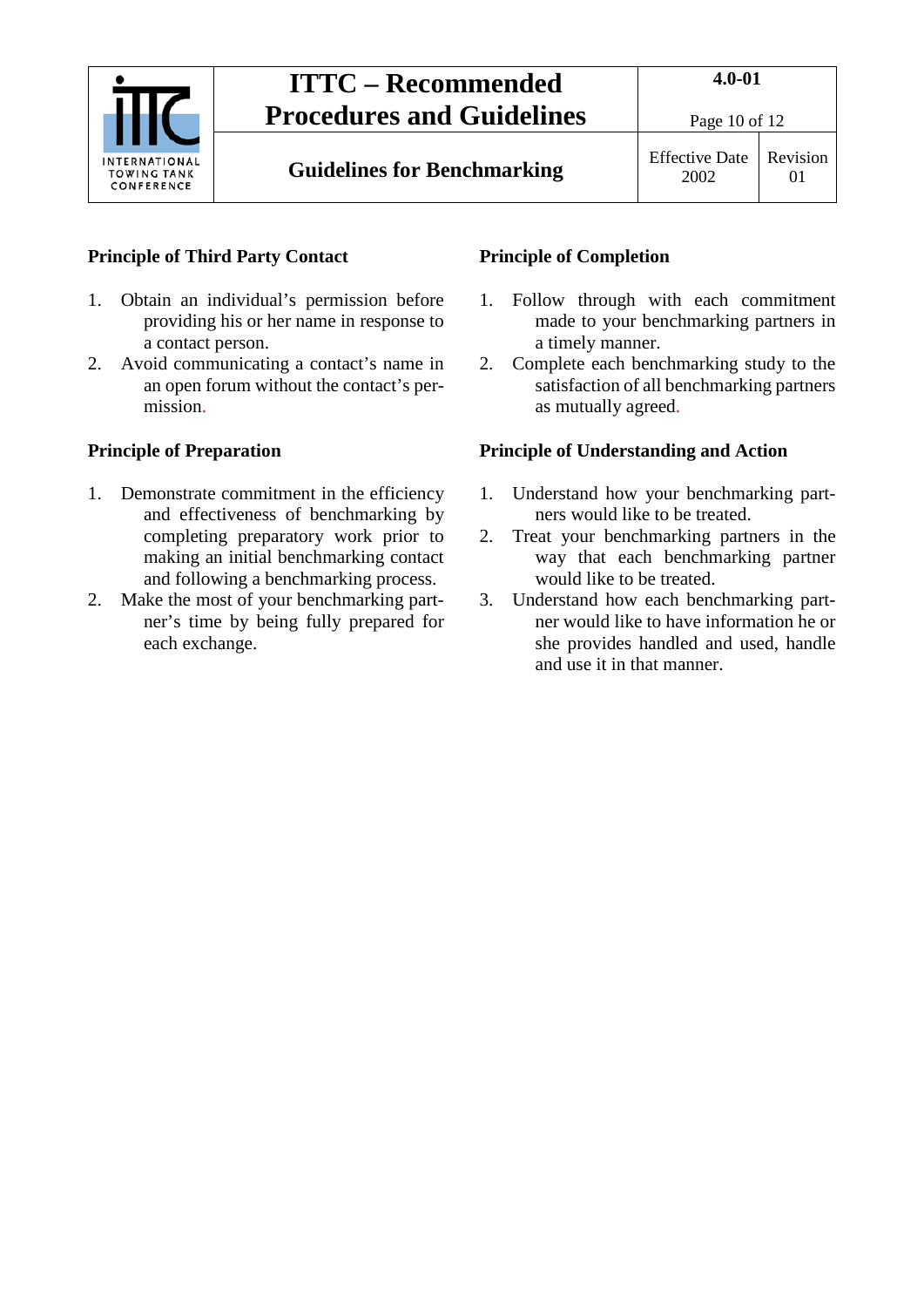

**Guidelines for Benchmarking** Effective Date

## <span id="page-10-0"></span>**Appendix B. CHECKLIST FOR BENCHMARKING ACTIVITIES**

The following checklist is intended to assist with the planning phase of the benchmarking process, in order to achieve proper execution of the benchmarking exercise.

| 1. | Define the topic                                                                                                                     | П  |
|----|--------------------------------------------------------------------------------------------------------------------------------------|----|
| 2. | Define the objectives                                                                                                                |    |
| 3. | Identify the Benchmarking Team                                                                                                       | ΙI |
| 4. | Provide adequate training for the Benchmarking Team                                                                                  | ΙI |
| 5. | Establish a document control system                                                                                                  | П  |
| 6. | Establish quality control procedures for information and data                                                                        | □  |
| 7. | Provide a thorough documentation of the targeted process (see also Appendix C)                                                       | □  |
| 8. | Establish definitions that apply to the benchmark test in order to insure full comprehen-<br>sion of the process to all participants |    |
| 9. | Establish key measures of the process (metrics) within the benchmark test                                                            | П  |
|    | 10. Define the kind of data to be collected                                                                                          | ΙI |
|    | 11. Define data collection procedures                                                                                                | ப  |
|    | 12. Define evaluation Criteria                                                                                                       | ப  |
|    | 13. Define evaluation procedures                                                                                                     | □  |
|    | 14. Check the consistency of collected data and, if necessary, ask for integration                                                   | LΙ |
|    | 15. Analyze the data                                                                                                                 |    |
|    | 16. Issue credible recommendations                                                                                                   | ΙI |
|    | 17. Issue a proposed procedure to implement the recommendations                                                                      | □  |
|    | 18. Issue a final report with particular emphasis on findings and proposed course of action $\Box$                                   |    |